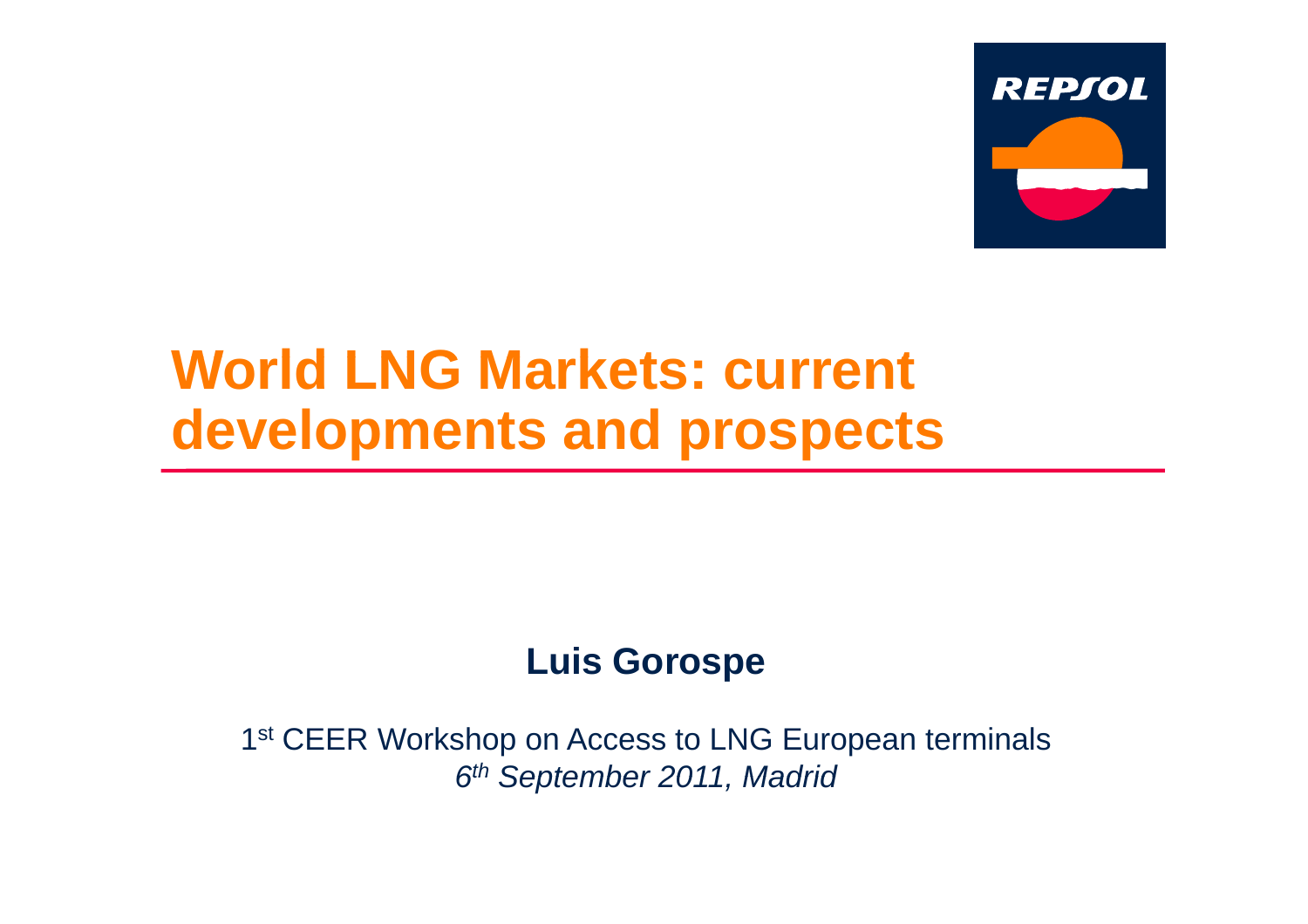

#### **Evolution of the natural gas international commerce**



Vaules in b.c.m.  $(10^9 \text{ m}^3)$ Source : BP and self-made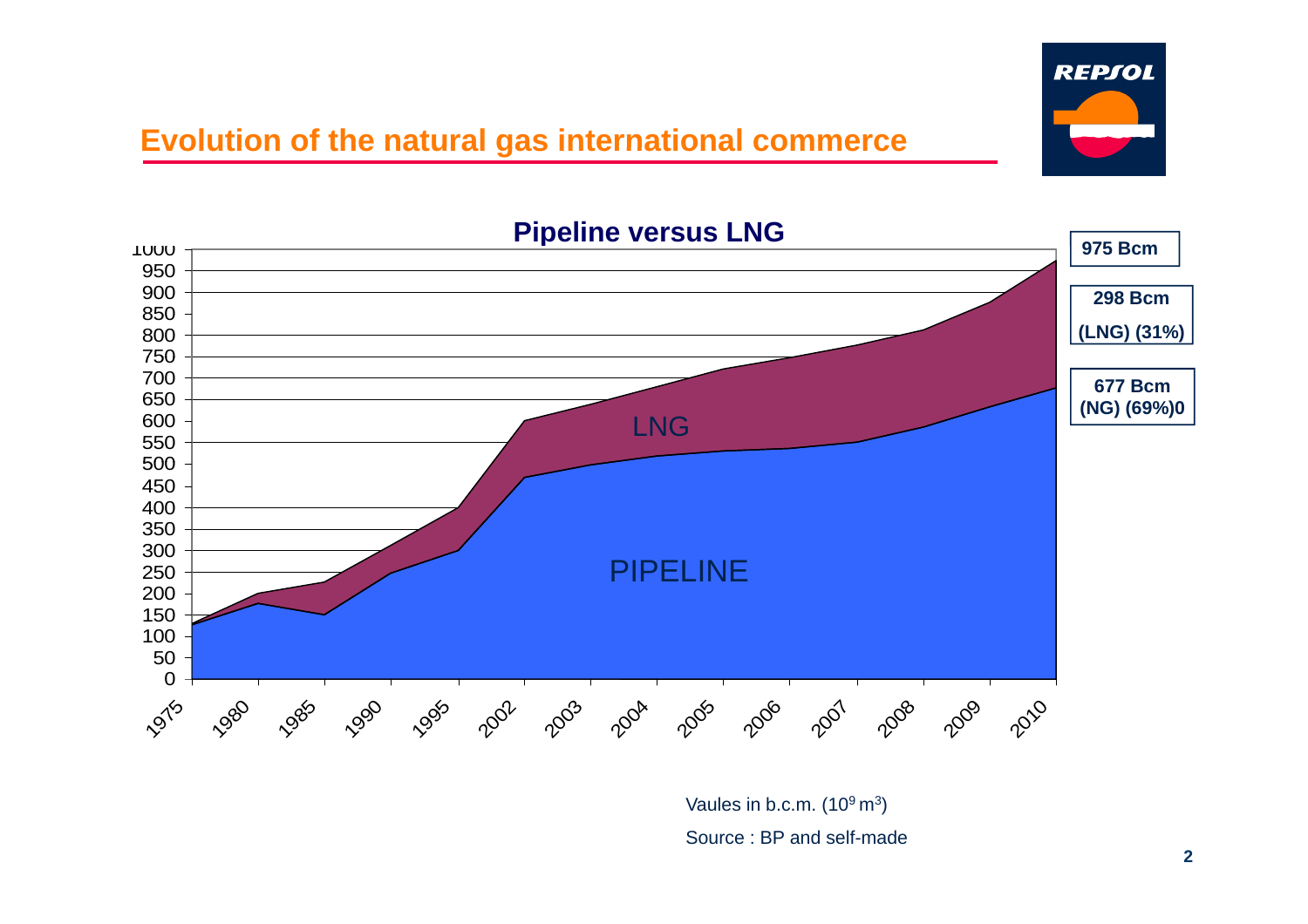

### **LNG Gas Supply Chain**

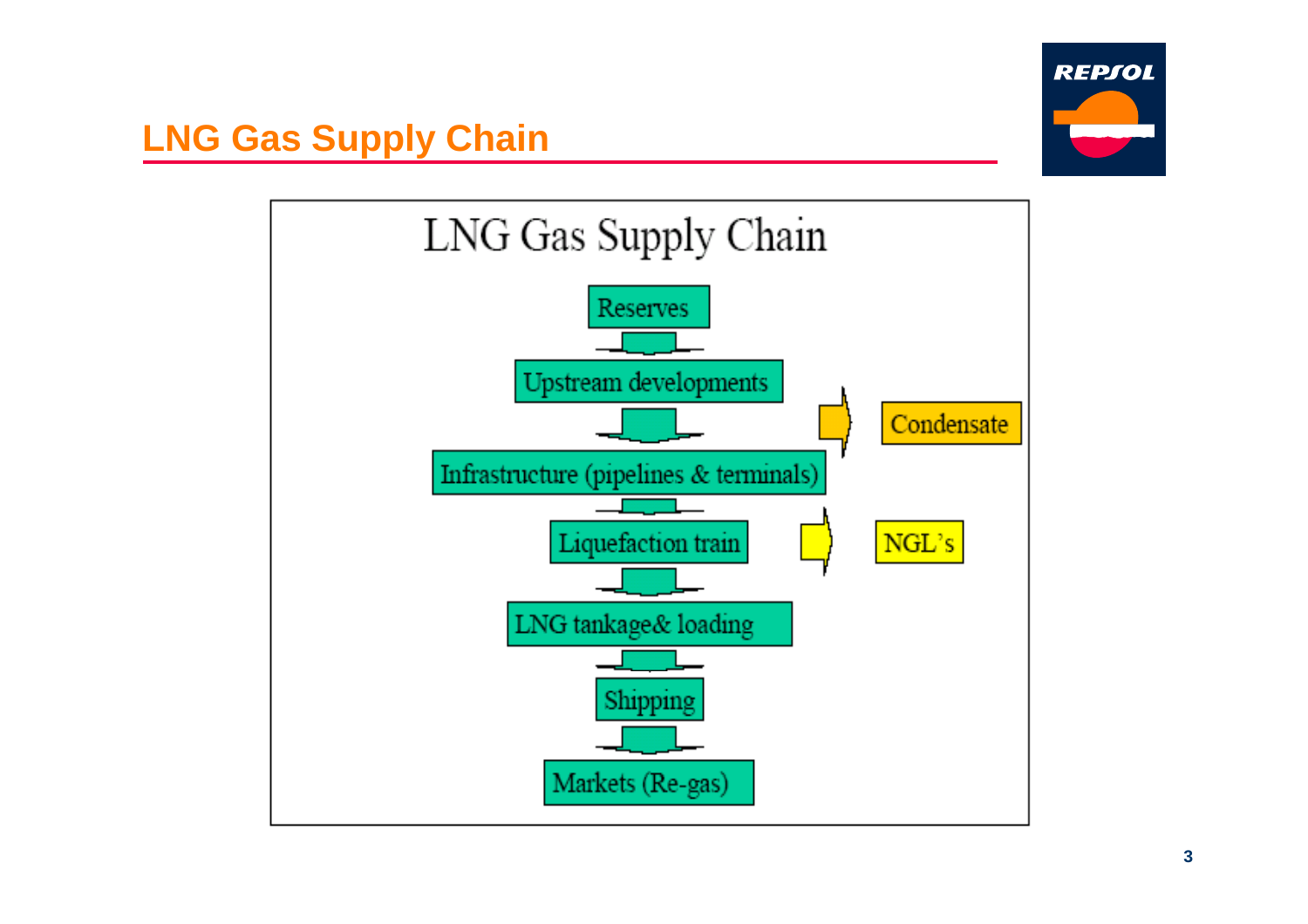# **Offshore LNG regasification terminal**





Source: Shell G&P website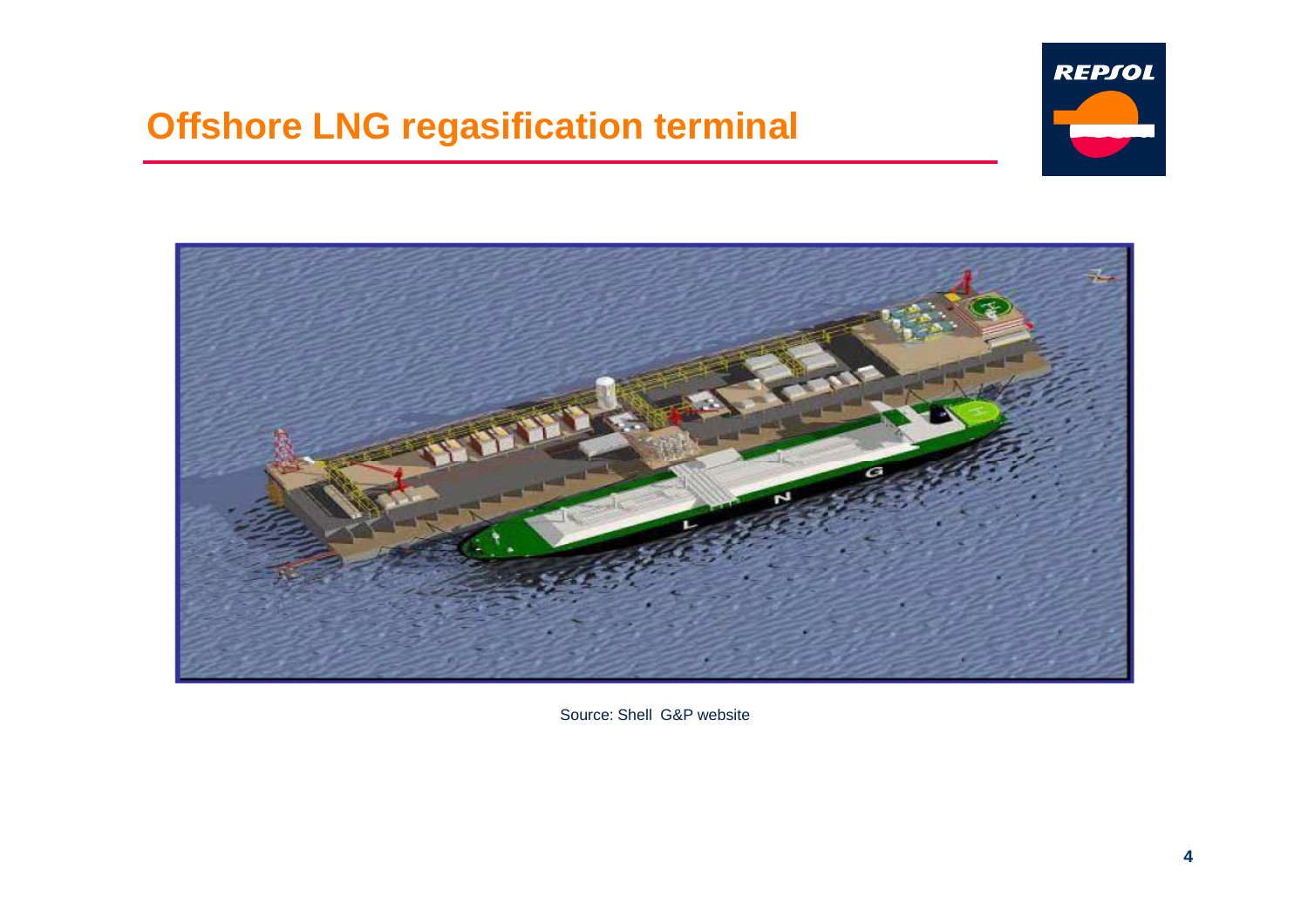# **Everett LNG Regasification Terminal in Boston (USA).**



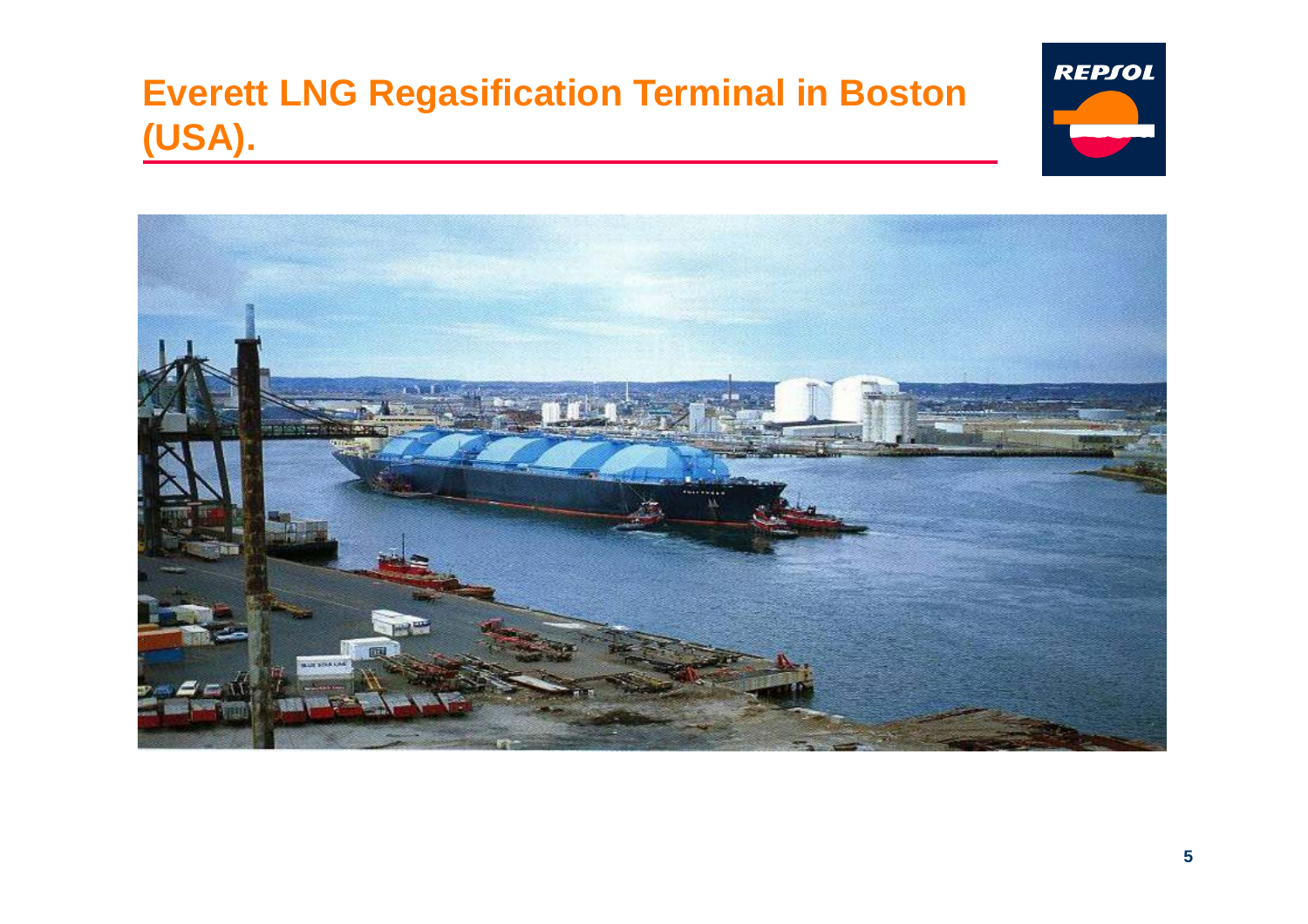# **Sodeg g aura LNG Regasification Terminal in Japan**



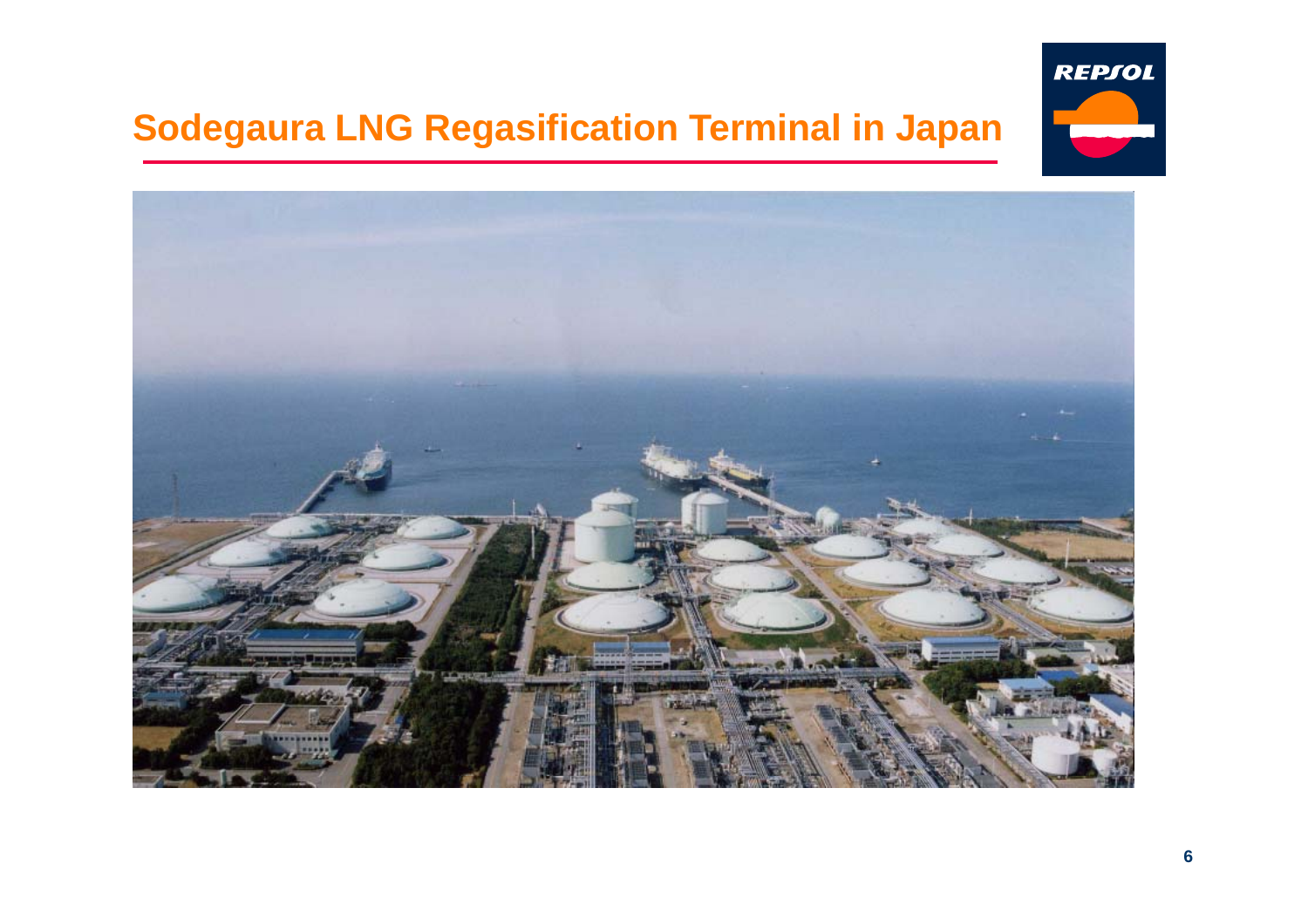## **Evolution of LNG prices between 2008 and 2011**



Prices in \$/MBTU

| <b>Countries</b>   | Max. Prices in<br>2008 | <b>Prices May</b><br>2009 | <b>Prices June</b><br>2010 | <b>Prices May</b><br>2011 |
|--------------------|------------------------|---------------------------|----------------------------|---------------------------|
| Japan              | 15,20 in nov'08        | 7,49                      | 10,23                      | 13,69                     |
| China              | 9,25 in jul'08         | 3,58                      | 6,27                       | 8,52                      |
| <b>South Korea</b> | 18,30 in jun'08        | 7,64                      | 10,17                      | 12,14                     |
| France             | 13,92 in oct'08        | 8,54                      | 7,40                       | 10,92                     |
| Spain              | 10,28 in dic'08        | 6,05                      | 6,49                       | 7,06                      |
| <b>USA</b>         | 12,39 in jul'08        | 3,27                      | 4,52                       | 4,20                      |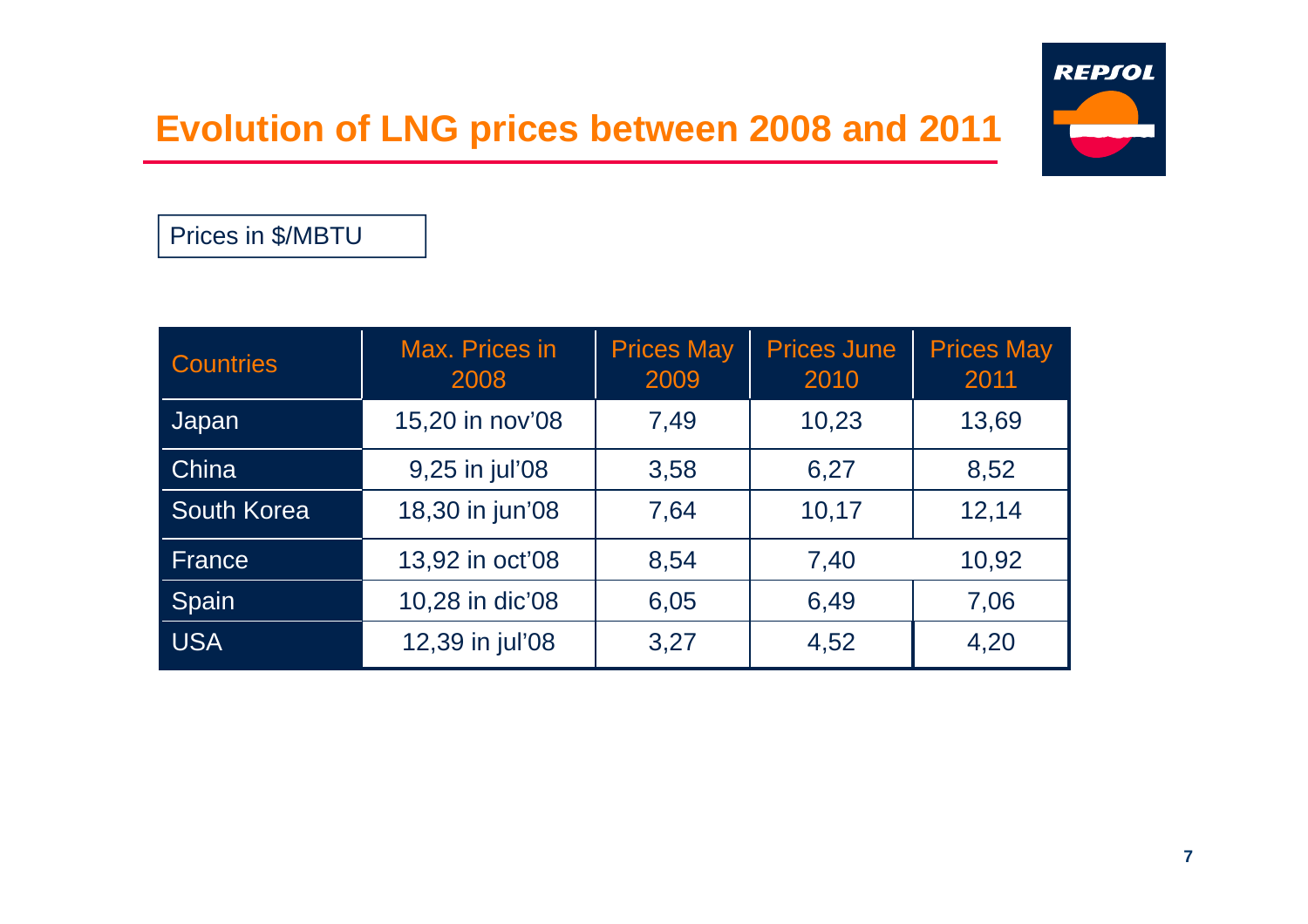

The production capacity of liquefaction plants at the end of 2010 amounted to 271 MMTpa, thus, they have commercialised 82% of their liquefaction capacity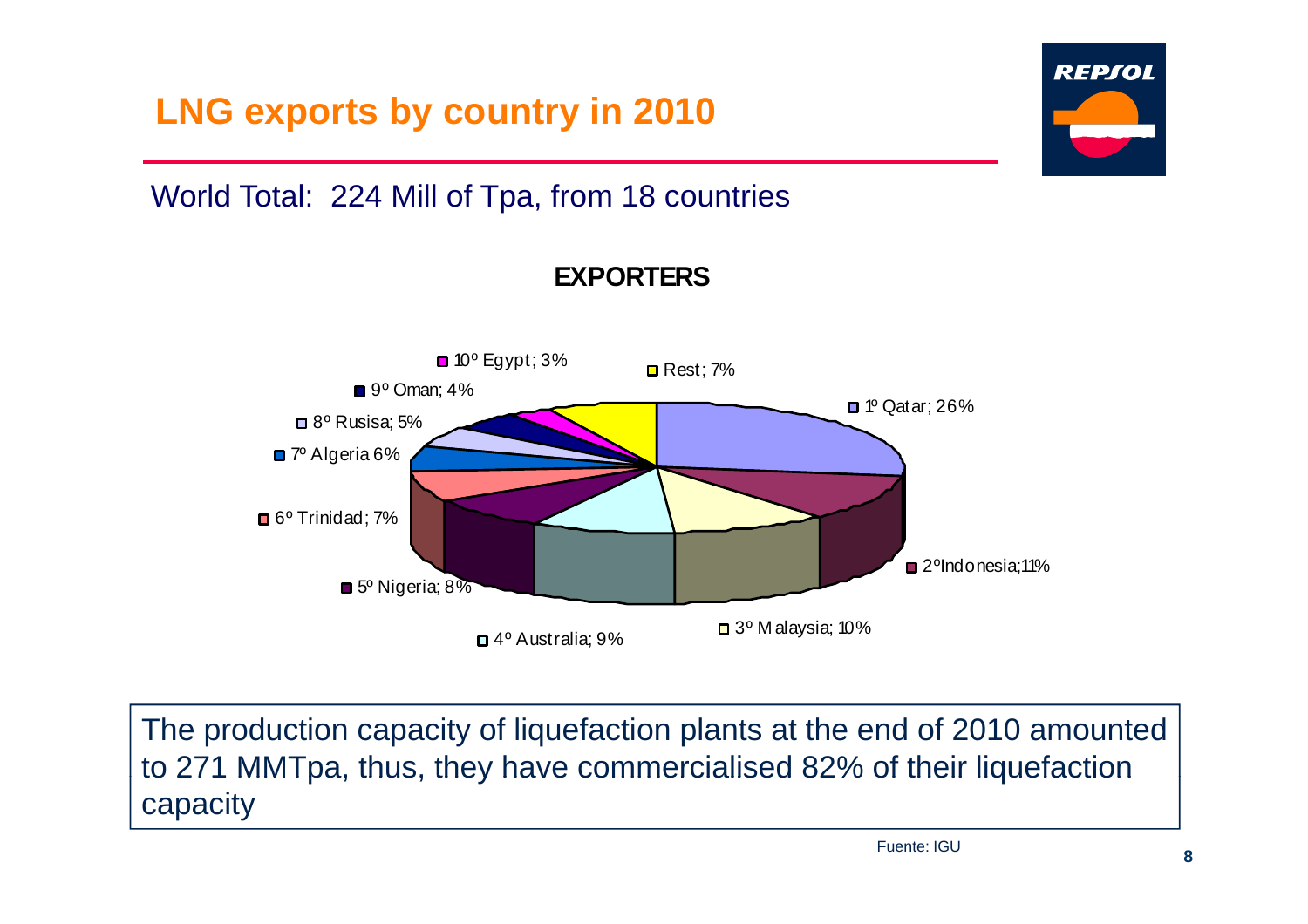**LNG imports by country in 2010** 

#### World Total : 224 Mill Tpa, imported in 23 countries

#### **IMPORTERS**



LNG trade increased by 22% from 2009 to 2010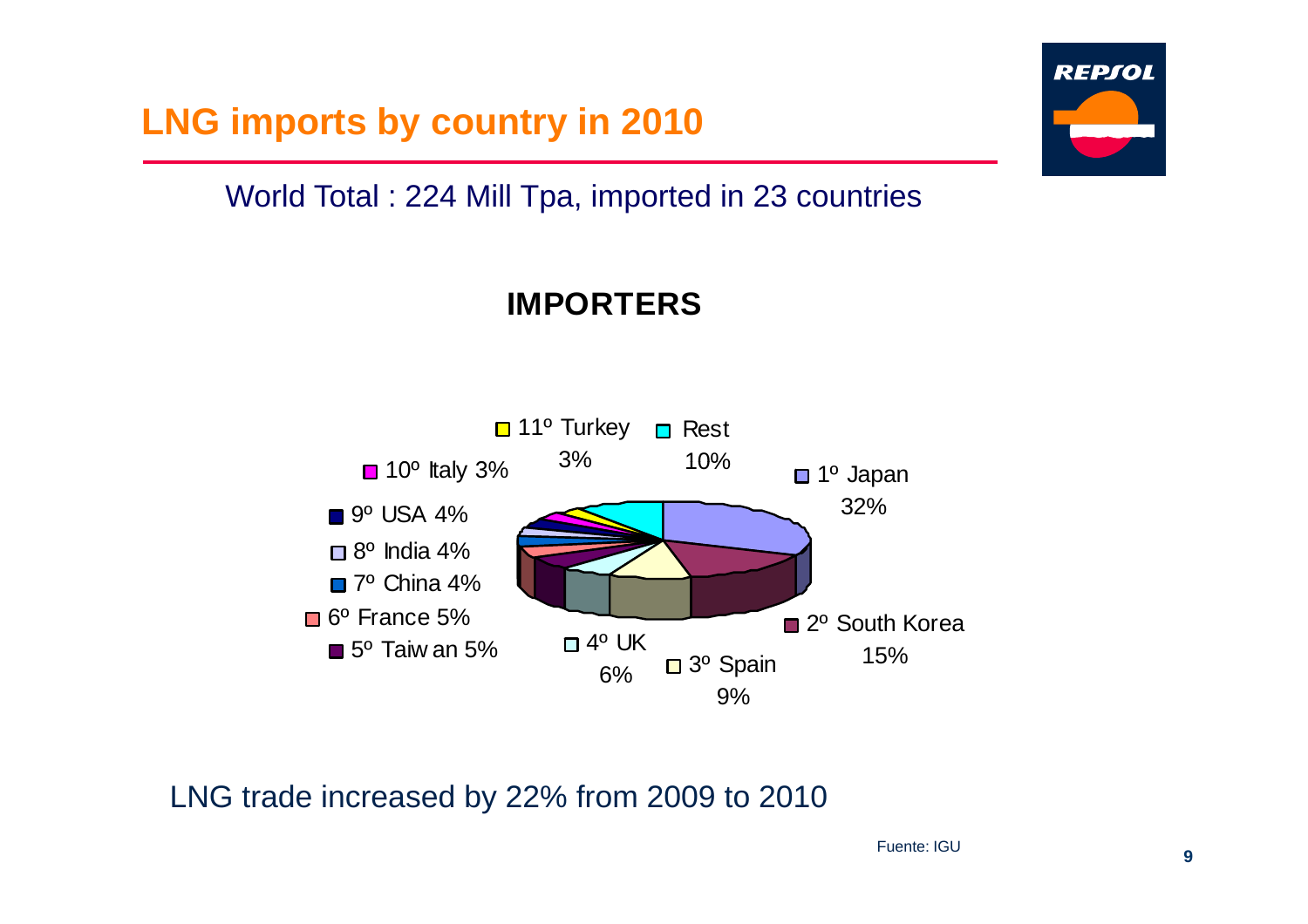#### **Comparison of costs between natural gas pipelines and LN G 0 /y for 1 0 Bcm/year**



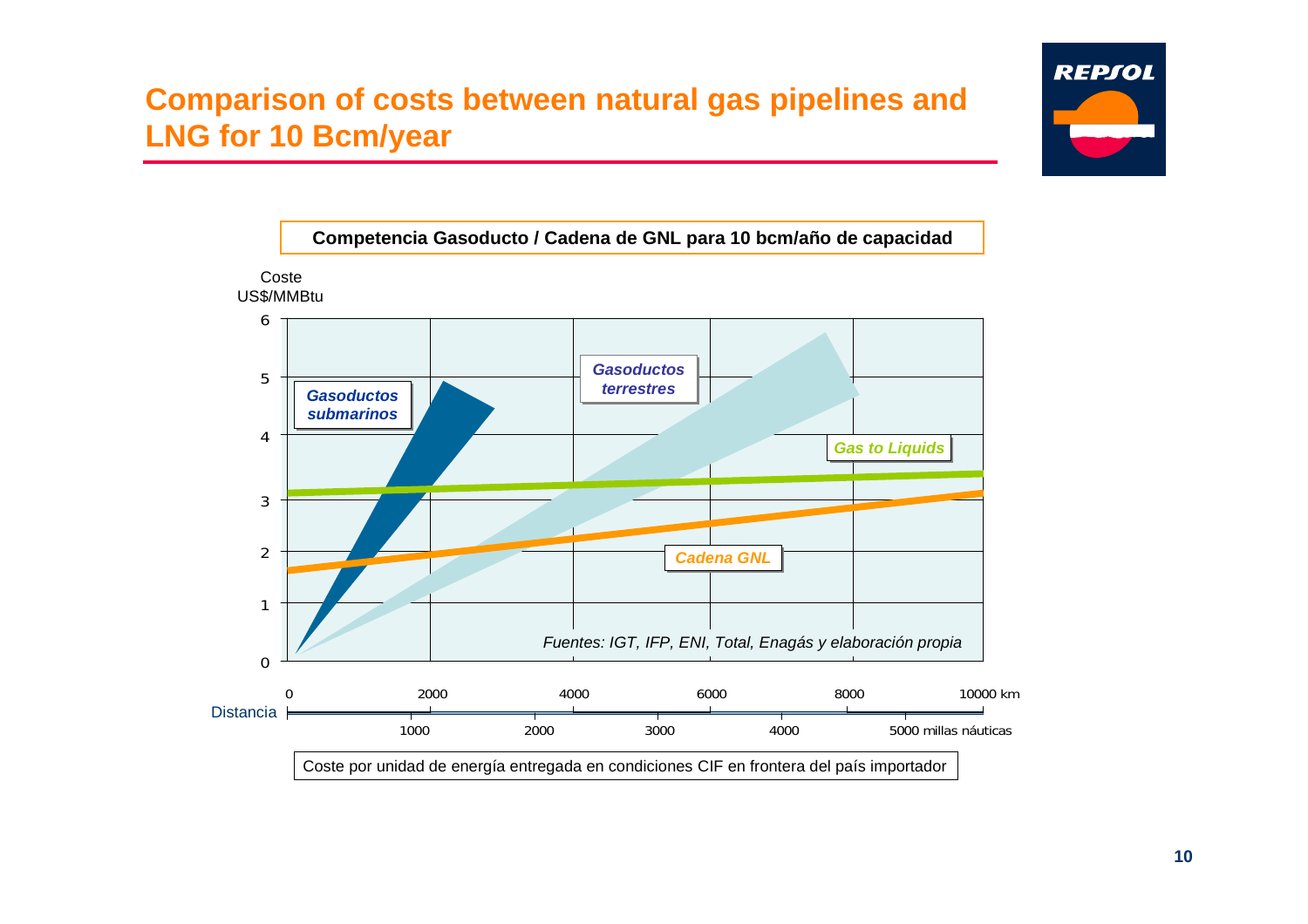

### **Atlantic LNG, Trinidad & Tobago**

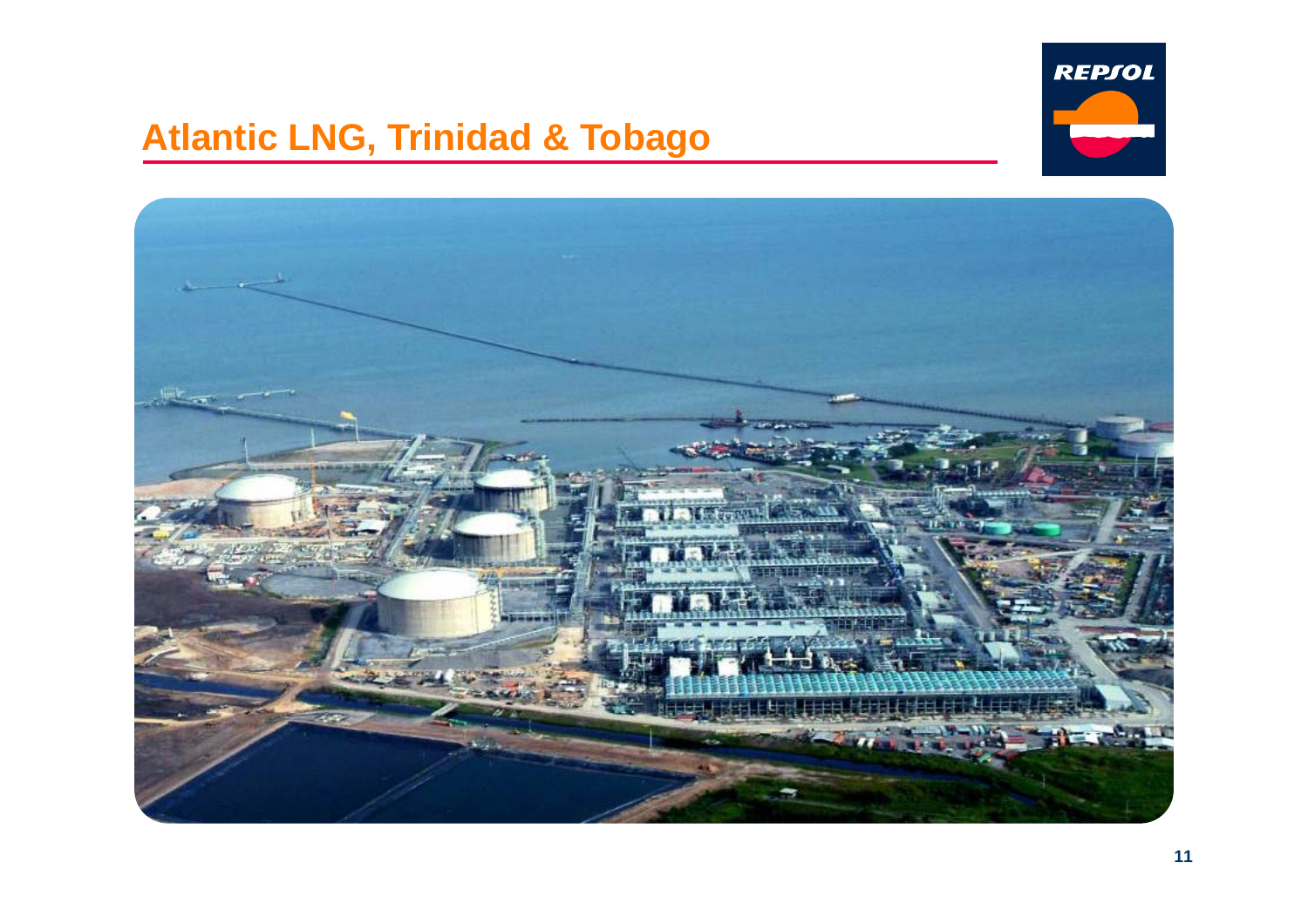

# **Canaport**

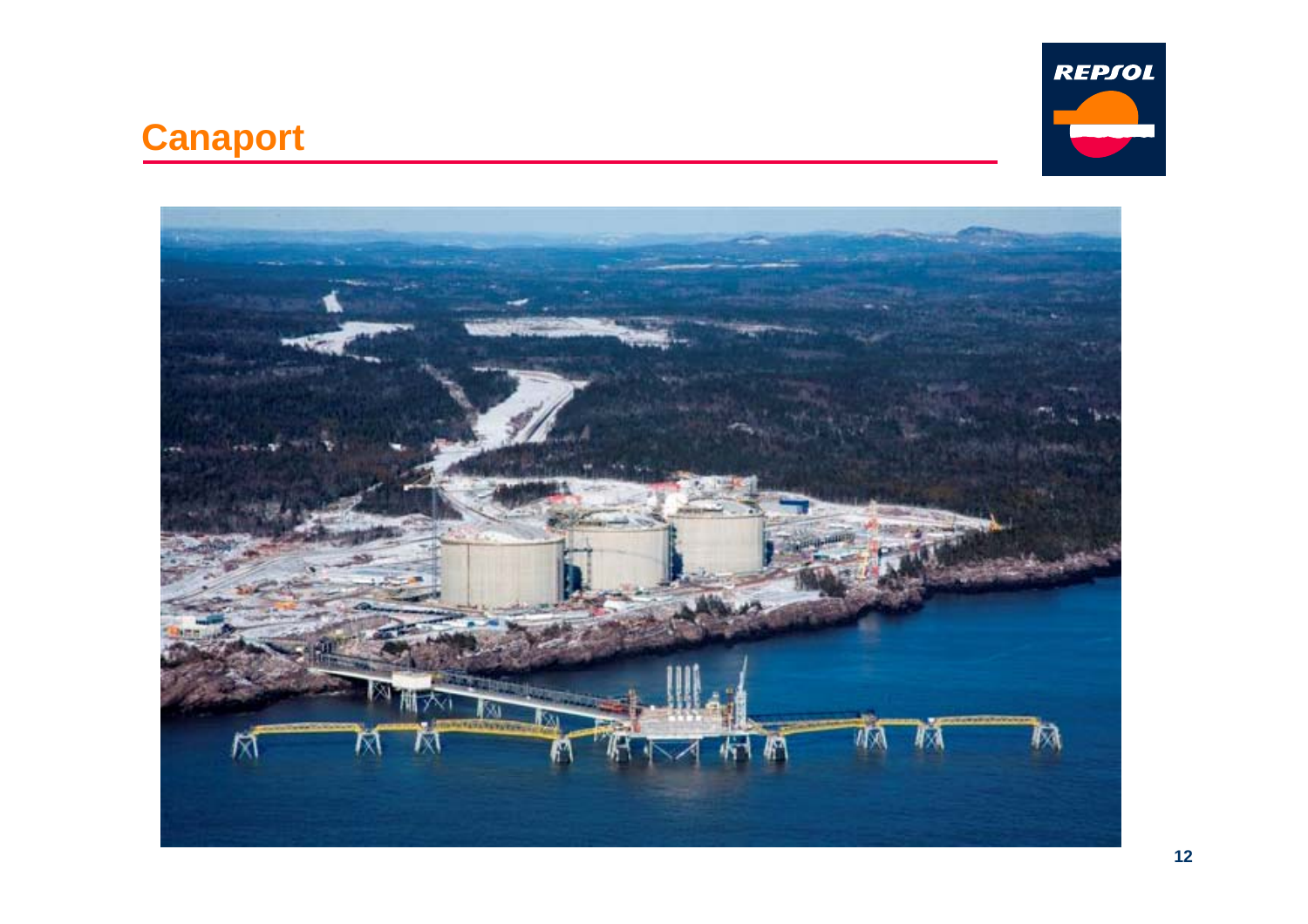

### **Peru LNG**